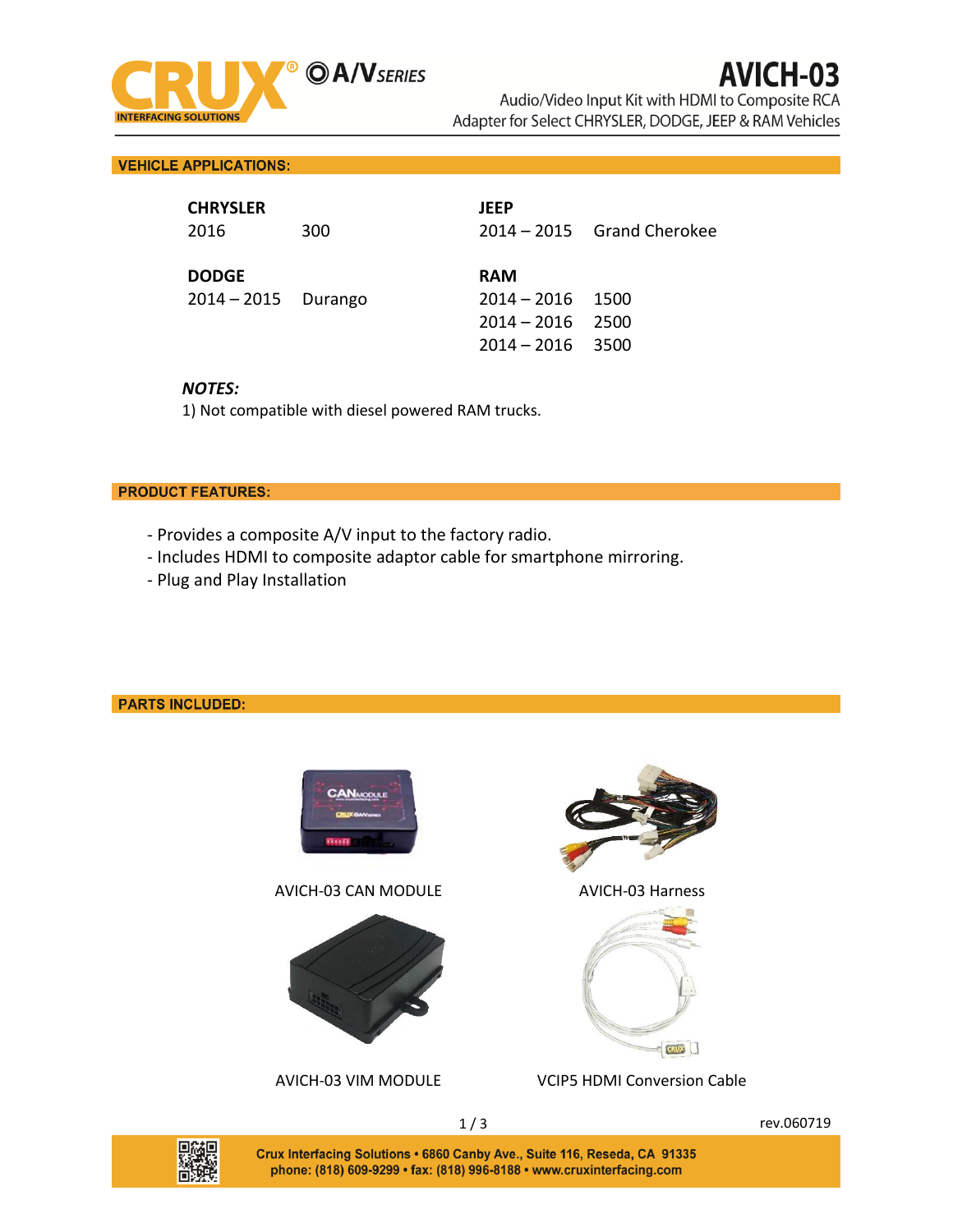

#### **INSTALLATION DIAGRAM:**



## **INSTALLATION INSTRUCTIONS:**

- 1. Remove the factory radio from the dashboard and unplug the connectors behind the radio.
- 2. Mate the T-Harness connections to the factory connectors. (Make sure all connectors are properly seated into the interface and into the radio.)
- 3. On the CAN Module, set DIP switch #4 to ON to enable the AV Input.
- 4. Connect the audio and video source to the female RCAs on the AVICH-03 T-Harness.
- 5. Switch to the new AV input by pressing the BACK button on the radio or the middle button on the steering wheel controls behind the left side of the steering wheel. (See page 3) (If the radio does not have a BACK button use the GREEN wire option to toggle the AV source by connecting it to +12V. We recommend using a toggle switch to use this feature.)
- 6. Test the system before putting back the radio.

Make sure the DIP#4 is set to the ON position. This sets the programming to the vehicle.



| DIP <sub>1</sub> | OFF | Not Used                          |            |                  |
|------------------|-----|-----------------------------------|------------|------------------|
| DIP <sub>2</sub> | OFF | Not Used                          |            |                  |
| DIP <sub>3</sub> | OFF | Not Used                          |            |                  |
| DIP <sub>4</sub> | ON  | AV Input Enable                   | <b>OFF</b> | AV Input Disable |
| DIP <sub>5</sub> | OFF | <b>CAN Termination Radio Side</b> |            |                  |
| DIP <sub>6</sub> | OFF | <b>CAN Termination Car Side</b>   |            |                  |

#### **NOTES:**

1. Set DIP#6 to ON if you experience the radio freezing or not responding properly.